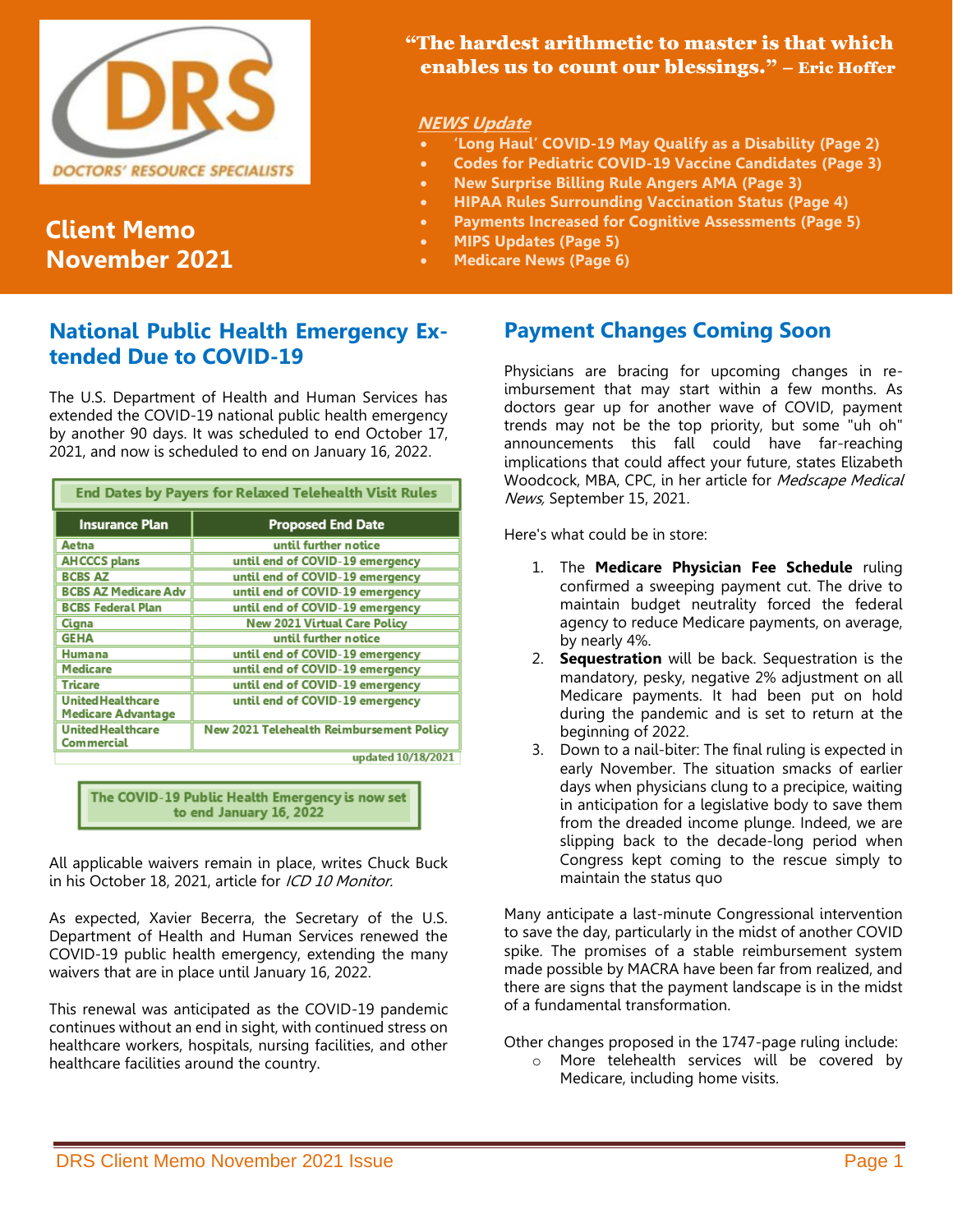- o Telemental health services got a big boost; many restrictions were removed so that now the patient's home is considered a permissible originating site. It also allows for audio-only (no visual required) encounters; the audio-only allowance will extend to opioid use disorder treatment services. Phone treatment is covered.
- Permanent adoption of **G2252**: The 11 to 20minute virtual check-in code wasn't just a onetime payment but will be reimbursed in perpetuity.
- o Boosts in reimbursement for chronic care and principal care management codes
- o Physician assistants will be able to bill Medicare directly.
- o A new approach to patient cost-sharing for colorectal cancer screenings will be phased in. This area has caused problems in the past when the physician identified a need for additional services (eg, polyp removal by a gastroenterologist during a routine colonoscopy).
- o The proposed conversion factor for 2022 is \$33.58, a 3.75% drop from the 2021 conversion factor of \$34.89.

Almost half (47%) of medical groups and integrated health systems recently polled by AMGA said they would redesign physician compensation if the cuts totaling nearly 10% of Medicare payments to physicians are enacted on January 1st. Another 43% said they would put a freeze on hiring, reports Jacqueline LaPointe in her article "Physician Compensation, Staffing to Take Big Hit from 10% Medicare Cut," for RevCycle Intelligence, October 13, 2021.

Generally, the healthcare workforce would take the biggest hit from the cuts, which include:

- ❖ 4% statutory pay-as-you-go (PAYGO) cut,
- ❖ 2% cut for Medicare sequestration, and a
- ❖ 3.75% cut due to E&M policy changes

AMGA, along with other healthcare stakeholders and lawmakers, have been calling on the federal government to prevent the cuts from happening next year. Just recently, Representatives Ami Bera (D-CA) and Larry Bucshon (R-IN), who are both physicians, called on their colleagues to stop the scheduled Medicare Physician Fee Schedule cut, which was temporarily paused to support providers during the COVID-19 pandemic.

"As Congress considers a framework to ensure appropriate reimbursements and improve the Medicare payment system broadly, we must act before the end of the year to avert the imminent cuts and provide continued stability for physicians and other healthcare professionals," Bera and Bucshon wrote in a draft letter.

# **Long Haul' COVID-19 May Qualify as a**

**Disability** – Judith Retana, WNCT9, October 4, 2021

While thousands of people have recovered from COVID-19, some are testing negative but are not feeling any better.

It's a condition referred to as long COVID — those patients are considered "long haulers."

The Office for Civil Rights of the Department of Health and Human Services and the Civil Rights Division of the Department of Justice say these long haulers may be protected from discrimination under federal laws. HHS said long COVID is covered under the American Disability Act, Section 504, and Section 1557 "if it substantially limits one or more major life activities."

In their guidance, HHS said "A person with long COVID has a disability if the person's condition or any of its symptoms is a 'physical or mental' impairment that 'substantially limits' one or more major life activities."

HHS listed the following as potential impairments:

- Lung damage
- Heart damage, including inflammation of the heart muscle
- Kidney damage
- Neurological damage
- Damage to the circulatory system resulting in poor blood flow
- Lingering emotional illness and other mental health conditions

HHS also listed the following as potential major life activities:

- Caring for oneself, performing manual tasks
- Seeing
- Hearing
- **Eating**
- **Sleeping**
- Walking, standing, sitting
- Reaching, lifting, bending,
- Speaking, breathing
- Learning, reading, concentrating, thinking, writing, communicating
- Interacting with others
- Working

HHS warned that long COVID patients do not always have a disability and that a patient must be assessed by a professional to determine whether they qualify. Researchers are still working to learn more about long COVID. The condition may impact one or more organs for four weeks or longer.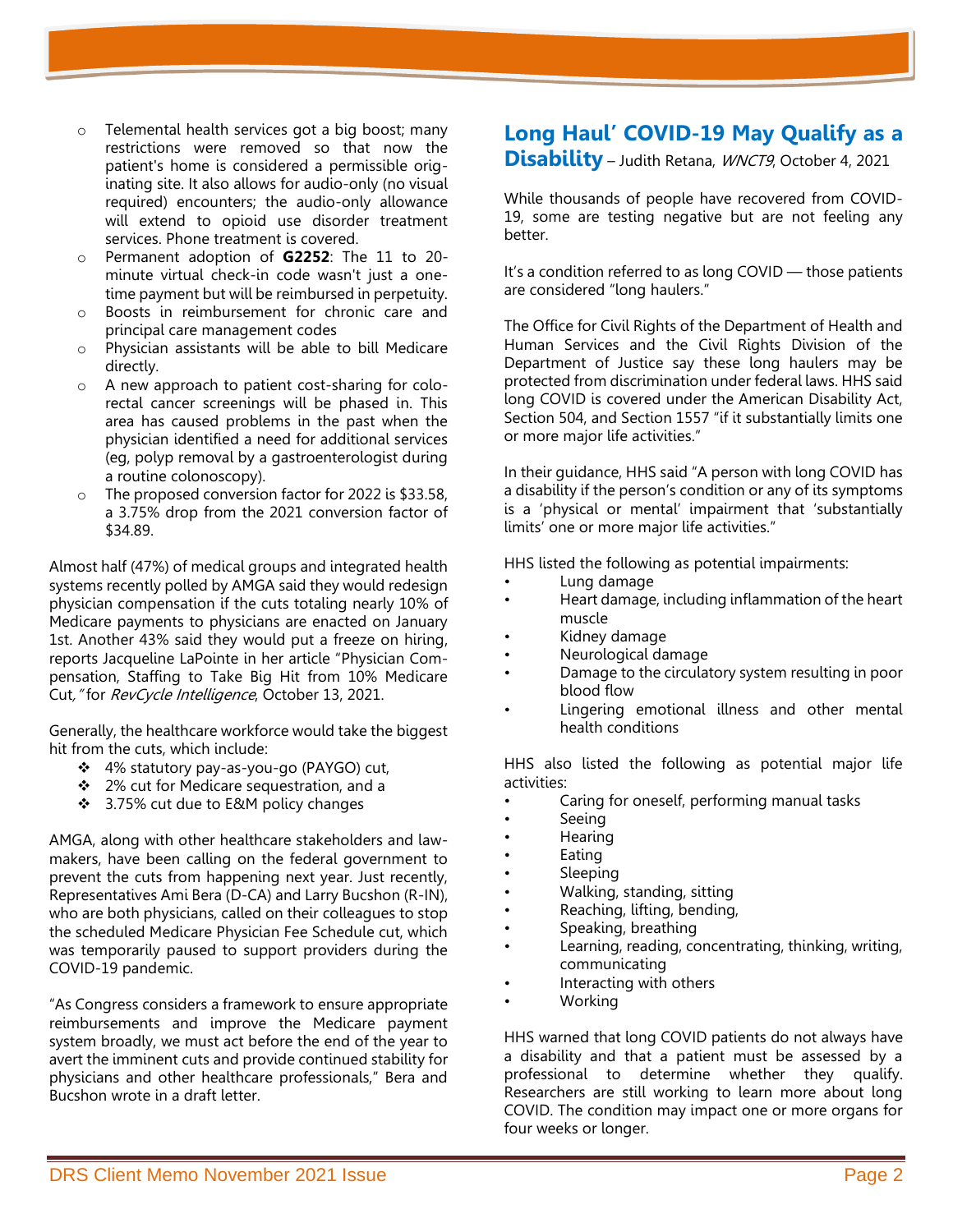#### **CPT Update for Pediatric COVID-19 Vaccine Candidate** – Staff, Health IT Answers, October 15, 2021

The AMA announced that the CPT code set has been updated to include vaccine and administration codes for pediatric doses of the COVID-19 vaccine developed by Pfizer.

The provisional CPT codes will be effective for use on the condition that Pfizer's two-dose regimen for the prevention of COVID-19 in children ages 5 to 11 receives approval or emergency use authorization from the U.S. Food and Drug Administration.

The AMA is publishing the CPT code update now to ensure electronic systems across the U.S. health care system are prepared in advance for the potential FDA approval or authorization.

The development of vaccine-specific CPT codes has clinically distinguished each coronavirus vaccine and dosing schedule for better tracking, reporting and analysis that supports data-driven planning and allocation. COVID-19 vaccines from AstraZeneca, Janssen (Johnson & Johnson), Moderna, Novavax and Pfizer have previously been issued unique CPT codes.

For quick reference, the new vaccine and administration codes assigned to the pediatric doses of Pfizer's COVID-19 vaccine are:

#### **Vaccine product code**

**91307** – Severe acute respiratory syndrome coronavirus 2 (SARS-CoV-2) (coronavirus disease [COVID-19]) vaccine, mRNA-LNP, spike protein, preservative free, 10 mcg/0.2 mL dosage, diluent reconstituted, tris-sucrose formulation, for intramuscular use

#### **Vaccine Administration Codes**

**0071A –** Immunization administration by intramuscular injection of severe acute respiratory syndrome coronavirus 2 (SARS-CoV-2) (coronavirus disease [COVID-19]) vaccine, mRNA-LNP, spike protein, preservative free, 10 mcg/0.2 mL dosage, diluent reconstituted, tris-sucrose formulation; first dose

**0072A** – Immunization administration by intramuscular injection of severe acute respiratory syndrome coronavirus 2 (SARS-CoV-2) (coronavirus disease [COVID-19]) vaccine, mRNA-LNP, spike protein, preservative free, 10 mcg/0.2 mL dosage, diluent reconstituted, tris-sucrose formulation; second dose

## **Rule Against Surprise Billing Angers AMA, Hospital Groups**

A new rule on surprise medical bills drew sharp criticism from physician and hospital groups for its tilt in favor of using previously established payment rates as a benchmark, but organizations representing insurers, consumers, and large employers praised this approach.

The Department of Health and Human Service (HHS) joined other federal agencies on September 30, 2021, in releasing the third in a series of rules about surprise medical bills. They had already proposed a rule that would facilitate the collecting of data on the air ambulance industry and a rule on consumer protections against surprise billing. These rules, which would ensure that consumers are protected from most surprise bills, would take effect on January 1, 2022, HHS said.

The battles will be concentrated in fights between insurers and medical practitioners.

The new rule focuses on perhaps the most contentious issue in surprise billing, the question of how much health plans should pay for services provided by clinicians and hospitals outside of their networks.

The AMA in a statement called the rule "an undeserved gift to the insurance industry that will reduce health care options for patients." In contrast, America's Health Insurance Plans (AHIP) described the rule as signaling "a strong commitment to consumer affordability and lower health care spending."

The new rule stems from a mandate to address surprise medical billing that Congress added to a December 2020 spending package.

Federal lawmakers want to protect consumers who have paid for health insurance from large, unexpected expenses for out-of-network medical care. Often such care is provided during emergencies.

The new rule that was unveiled gives great clout to agreements that insurers already have in place with hospitals and clinicians.

A key benchmark for payment disputes is the qualifying payment amount (QPA), which is pegged to median contracted rates. In the dispute-resolution process outlined in the rule, there is a presumption that the QPA is the appropriate out-of-network rate.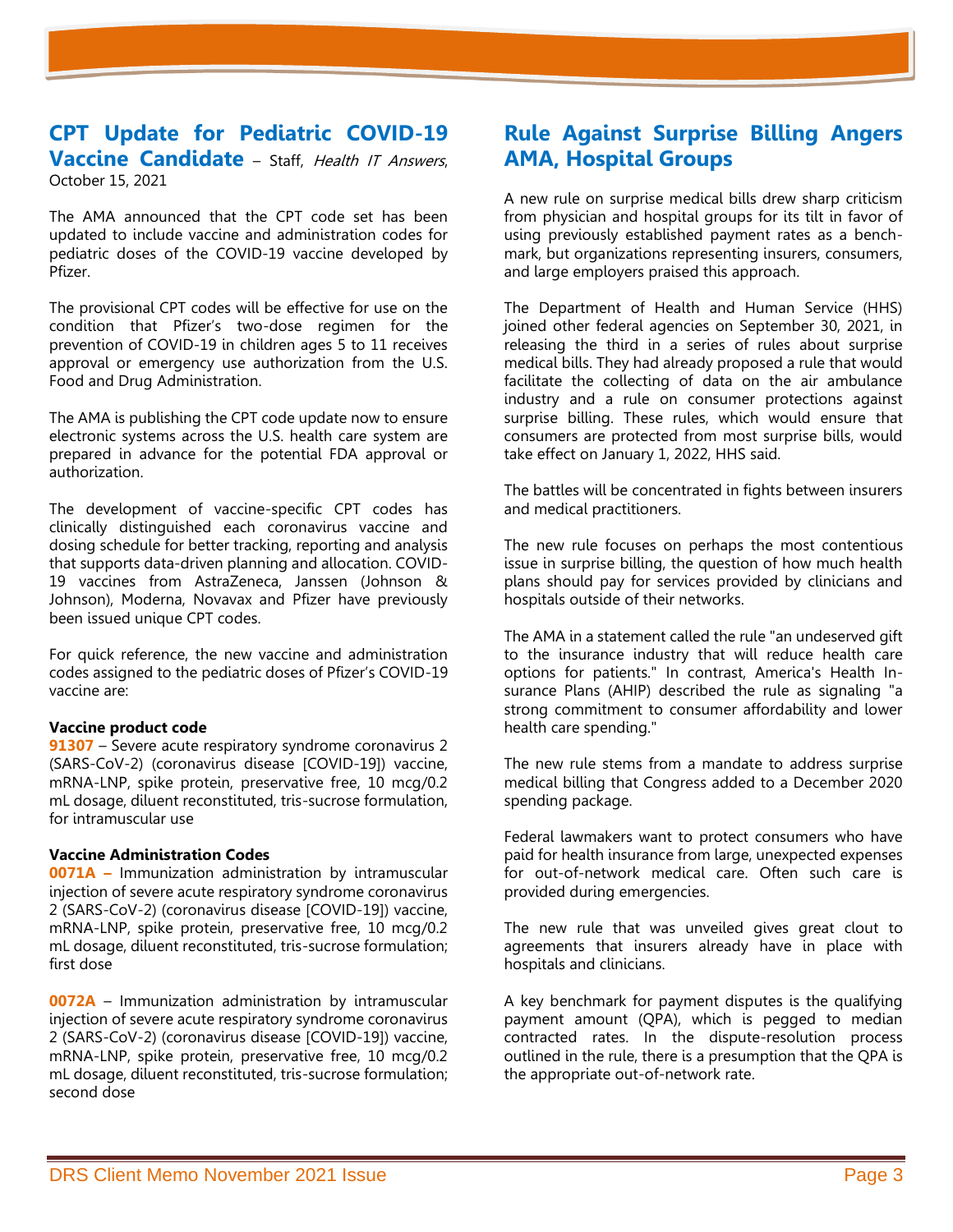The AMA urged the Biden administration to delay implementation of the rule.

The American Hospital Association described the rule as a "windfall for insurers." Chip Kahn, the chief executive officer of the Federation of American Hospitals, said in a statement that the new rule was "a total miscue.

Families USA, which describes itself as a nonpartisan consumer advocacy group, praised the approach outlined in the rule. Jane Sheehan, director of federal relations for Families USA, said in a statement that on the occasions when arbitration must occur, the amount an insurer typically charges for similar in-network services in the same area should be the primary factor in deciding cases and needs to be defined clearly by regulators from the outset.

"If a provider demands greater out-of-network rates than what other providers in that market have agreed to, the burden is on them to justify it," stated James Gelfand, executive vice president for public affairs at ERIC, an association that represents the views of large employers on issues of worker benefits.

> -- Kerry Dooley Young, Medscape Medical News, October 1, 2021

## **HIPAA Rules Surrounding Vaccination Status**

The U.S. Department of Health and Human Services (HHS) Office for Civil Rights (OCR) issued guidance emphasizing that the HIPAA Privacy Rule does not prohibit anyone from asking an individual about their vaccination status, writes Jill McKeon in her October 4, 2021, article for Health IT Security.

The COVID-19 pandemic and vaccine rollout have brought HIPAA into the spotlight, but many Americans continue to misunderstand how HIPAA relates and does not relate to vaccination status.

HIPAA applies strictly to covered entities, defined as health plans, healthcare clearinghouses, and healthcare providers. The OCR emphasized that despite common misconceptions, the HIPAA Privacy Rule does not prohibit any individual, business, or HIPAA covered entity from asking whether an individual has received a vaccine.

The rule also does not regulate a covered entity's ability to request such information from patients and visitors. The rule simply regulates how and when covered entities and business associates are allowed to use and share the protected health information (PHI) that those covered entities create, maintain, receive, or transmit.

The HIPAA Privacy Rule does not apply when an employer, school, store, restaurant, or entertainment venue asks about one's vaccination status. Individuals are allowed to ask other people, including their own healthcare providers, whether they are vaccinated.

Additionally, the rule does not apply to employment records, including records held by covered entities. Regulating what information can be requested as terms and conditions of employment is not in the scope of HIPAA.

"However, other federal or state laws do address terms and conditions of employment," the OCR clarified. "For example, federal anti-discrimination laws do not prevent an employer from choosing to require that all employees physically entering the workplace be vaccinated against COVID-19 and provide documentation or other confirmation that they have met this requirement, subject to reasonable accommodation provisions and other equal employment opportunity considerations."

Since the rule only applies to the covered entities themselves, an individual who discloses their vaccination status to anyone does not fall under HIPAA protection.

HIPAA does not prohibit a covered entity from requiring its employees to wear a mask, disclose whether they have received a COVID-19 vaccine, or provide vaccination documentation to their employer.

The rule generally does prohibit covered entities from disclosing a patient's PHI unless the individual gives consent. The rule does allow covered entities to disclose PHI for certain purposes. For example, a covered pharmacy can tell a public health agency whether an individual has received a COVID-19 vaccine.

"We are issuing this guidance to help consumers, businesses, and health care entities understand when HIPAA applies to disclosures about COVID-19 vaccination status and to ensure that they have the information they need to make informed decisions about protecting themselves and others from COVID-19," Lisa Pino, the OCR's recently appointed director, explained in a press release.

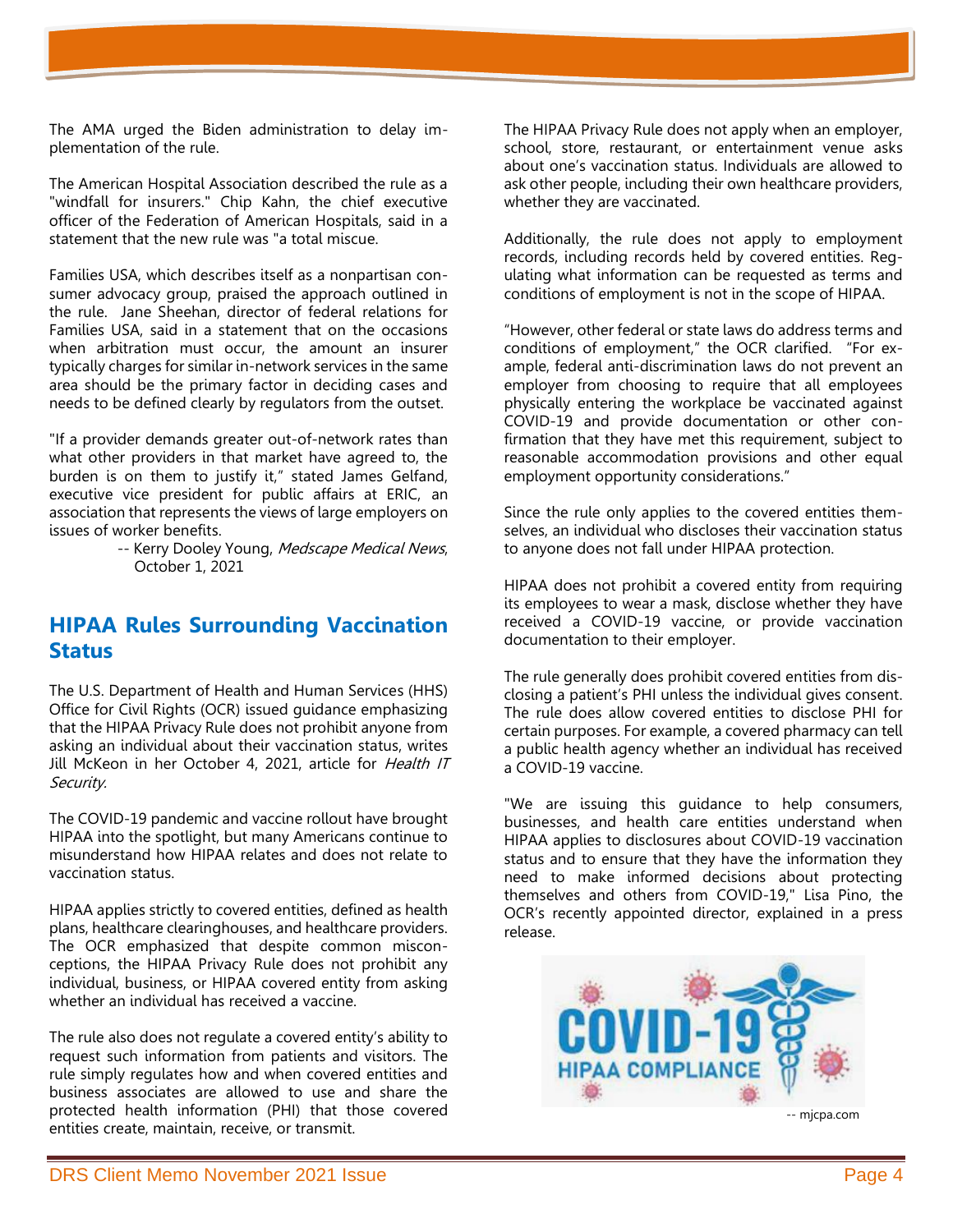## **CMS Increases Payments for Cognitive Assessments and Care Plan Services** –

According to the Alzheimer's Association, "Alzheimer's disease is the most common cause of dementia" due to brain changes, states Rachel V. Rose, JD, MBA, in her article for the October 2021 issue of Physicians Practice.

Given that an estimated 12.7 million people over 65 years of age are projected to have Alzheimer's by 2050, it is not surprising that CMS evaluated its reimbursement for cognitive assessments and care plan services.

Effective January 1, 2021, Medicare increased payment for these services to \$282 when provided in an office setting, added these services to the definition of primary care services in the Medicare Shared Savings Program, and permanently covered these services via telehealth.

### *Use CPT code 99483 to bill for both inperson and telehealth services***.**

Why is this important for physicians and patients and what types of providers can conduct a cognitive assessment?

- 1) Cognitive impairment detection is a requirement of Medicare's Annual Wellness Visit.
- 2) Medical providers such as physicians, nurse practitioners, physician assistants, and clinical nurse specialists may offer a cognitive assessment in a variety of locations (e.g., office/outpatient setting, private residence, care facility, rest home, and/or telehealth).

The subsequent visits and care plans should utilize the following codes:

| <b>SERVICE</b>                                                               | CODE  | THINGS TO KNOW                                                        |
|------------------------------------------------------------------------------|-------|-----------------------------------------------------------------------|
| Initial AWV                                                                  | G0438 | Checking for cognitive<br>impairment is a require-<br>ment of the AWV |
| Subsequent AWVs                                                              | G0439 | Checking for cognitive<br>impairment is a require-<br>ment of the AWV |
| Assessment/Care<br>Planning for pa-<br>tients with cog-<br>nitive impairment | 99483 | Detailed cognitive im-<br>pairment assessment<br>and care plan        |

Additional Information on 99483:

- Part B coinsurance and deductible apply.
- This code may be billed separately from the AWV.
- Includes Level 5 E/M service CPT code 99215 elements like:
	- o comprehensive history
	- o comprehensive exam,
	- o high complexity medical decision-making
	- Providers can't bill CPT code 99483 on the same day as these services:
		- o 90785 (Psytx complex interactive),
		- o 90791 (Psych diagnostic evaluation)
		- o 90792 (Psych diag eval w/med srvcs)
		- o 96103 (Psych testing admin by comp)
		- o 96120 (Neuropsych test admin w/comp)
		- o 96127 (Brief emotional/behav assmt)
		- o 99201– 99215 (Office/outpatient visits)
		- o 99324–99337 (Domicil/r-home visits new patient)
		- o 99341–99350 (Home visits)
		- o 99366–99368 (Team conf w/pat by health care professional)
		- o 99497 (Advanced care plan 30 min)
		- o 99498 (Advanced care plan addlt 30 min)

## **MIPS UPDATES**



### **Now Open: Virtual Group election Period for the MIPS 2022 Performance Year**

If you are interested in forming a virtual group for the 2022 MIPS performance year, the election period has begun.

To form a virtual group, an election must be emailed to CMS between **October 1, 2021** and **December 31, 2021 (11:59 p.m. ET)**: [MIPS\\_VirtualGroups@cms.hhs.gov](mailto:MIPS_VirtualGroups@cms.hhs.gov)

**NOTE:** A virtual group must submit an election to CMS for each performance year that it intends to participate in MIPS as a virtual group (as required by statute). If your virtual group was approved for the 2021 MIPS performance year and intends to participate in MIPS as a virtual group for the 2022 MIPS performance year, your virtual group is still required to submit an election to CMS for the 2022 MIPS performance year between **October 1, 2021 and December 31, 2021 (11:59 p.m. ET)**.